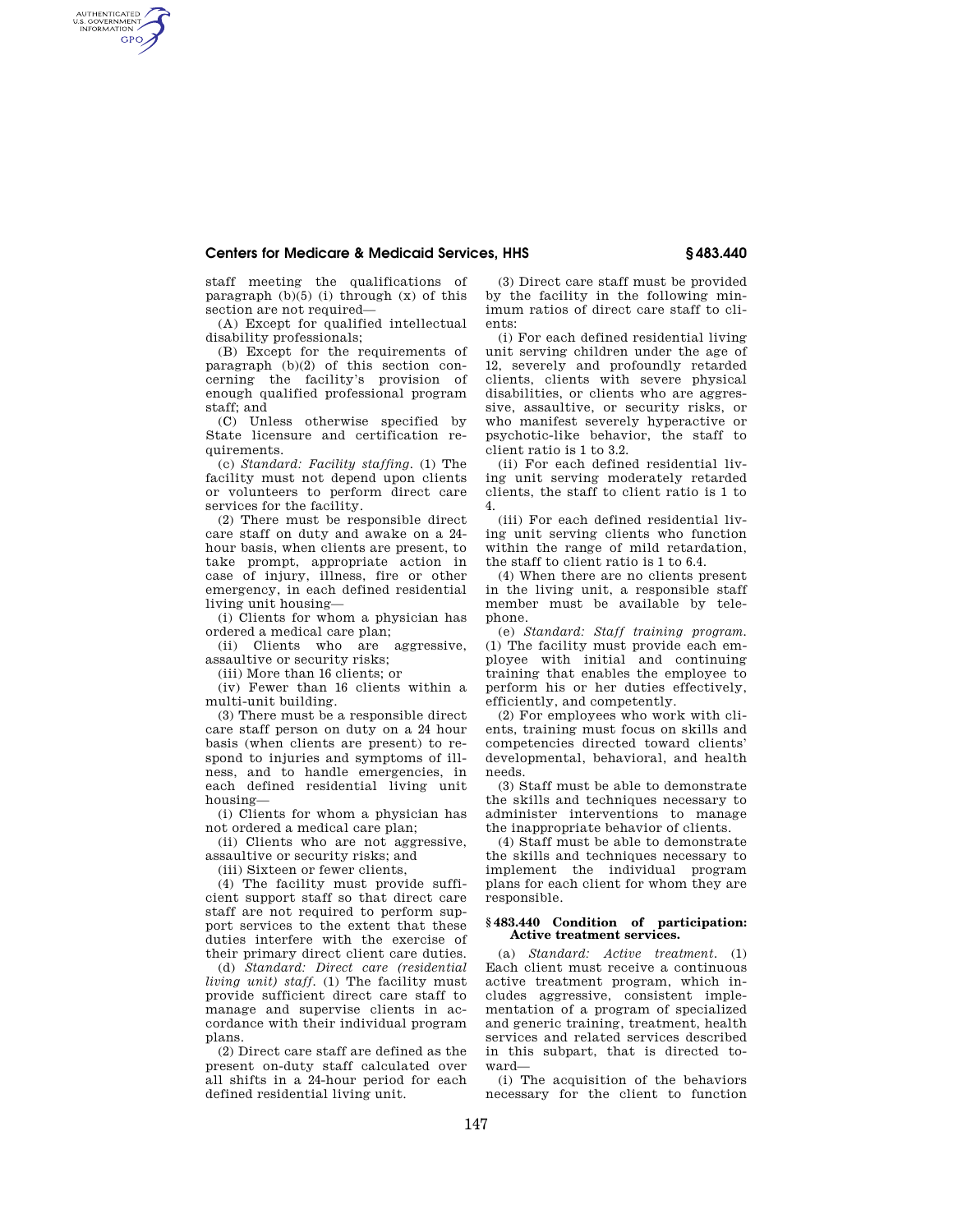**§ 483.440 42 CFR Ch. IV (10–1–19 Edition)** 

with as much self determination and independence as possible; and

(ii) The prevention or deceleration of regression or loss of current optimal functional status.

(2) Active treatment does not include services to maintain generally independent clients who are able to function with little supervision or in the absence of a continuous active treatment program.<br>(b) Standard:

 $Admissions, transfers,$ *and discharge.* (1) Clients who are admitted by the facility must be in need of and receiving active treatment services.

(2) Admission decisions must be based on a preliminary evaluation of the client that is conducted or updated by the facility or by outside sources.

(3) A preliminary evaluation must contain background information as well as currently valid assessments of functional developmental, behavioral, social, health and nutritional status to determine if the facility can provide for the client's needs and if the client is likely to benefit from placement in the facility.

(4) If a client is to be either transferred or discharged, the facility must—

(i) Have documentation in the client's record that the client was transferred or discharged for good cause; and

(ii) Provide a reasonable time to prepare the client and his or her parents or guardian for the transfer or discharge (except in emergencies).

(5) At the time of the discharge, the facility must—

(i) Develop a final summary of the client's developmental, behavioral, social, health and nutritional status and, with the consent of the client, parents (if the client is a minor) or legal guardian, provide a copy to authorized persons and agencies; and

(ii) Provide a post-discharge plan of care that will assist the client to adjust to the new living environment.

(c) *Standard: Individual program plan.*  (1) Each client must have an individual program plan developed by an interdisciplinary team that represents the professions, disciplines or service areas that are relevant to—

(i) Identifying the client's needs, as described by the comprehensive functional assessments required in paragraph (c)(3) of this section; and

(ii) Designing programs that meet the client's needs.

(2) Appropriate facility staff must participate in interdisciplinary team meetings. Participation by other agencies serving the client is encouraged. Participation by the client, his or her parent (if the client is a minor), or the client's legal guardian is required unless that participation is unobtainable or inappropriate.

(3) Within 30 days after admission, the interdisciplinary team must perform accurate assessments or reassessments as needed to supplement the preliminary evaluation conducted prior to admission. The comprehensive functional assessment must take into consideration the client's age (for example, child, young adult, elderly person) and the implications for active treatment at each stage, as applicable, and must—

(i) Identify the presenting problems and disabilities and where possible, their causes;

(ii) Identify the client's specific developmental strengths;

(iii) Identify the client's specific developmental and behavioral management needs;

(iv) Identify the client's need for services without regard to the actual availability of the services needed; and

(v) Include physical development and health, nutritional status, sensorimotor development, affective development, speech and language development and auditory functioning, cognitive development, social development, adaptive behaviors or independent living skills necessary for the client to be able to function in the community, and as applicable, vocational skills.

(4) Within 30 days after admission, the interdisciplinary team must prepare for each client an individual program plan that states the specific objectives necessary to meet the client's needs, as identified by the comprehensive assessment required by paragraph (c)(3) of this section, and the planned sequence for dealing with those objectives. These objectives must—

(i) Be stated separately, in terms of a single behavioral outcome;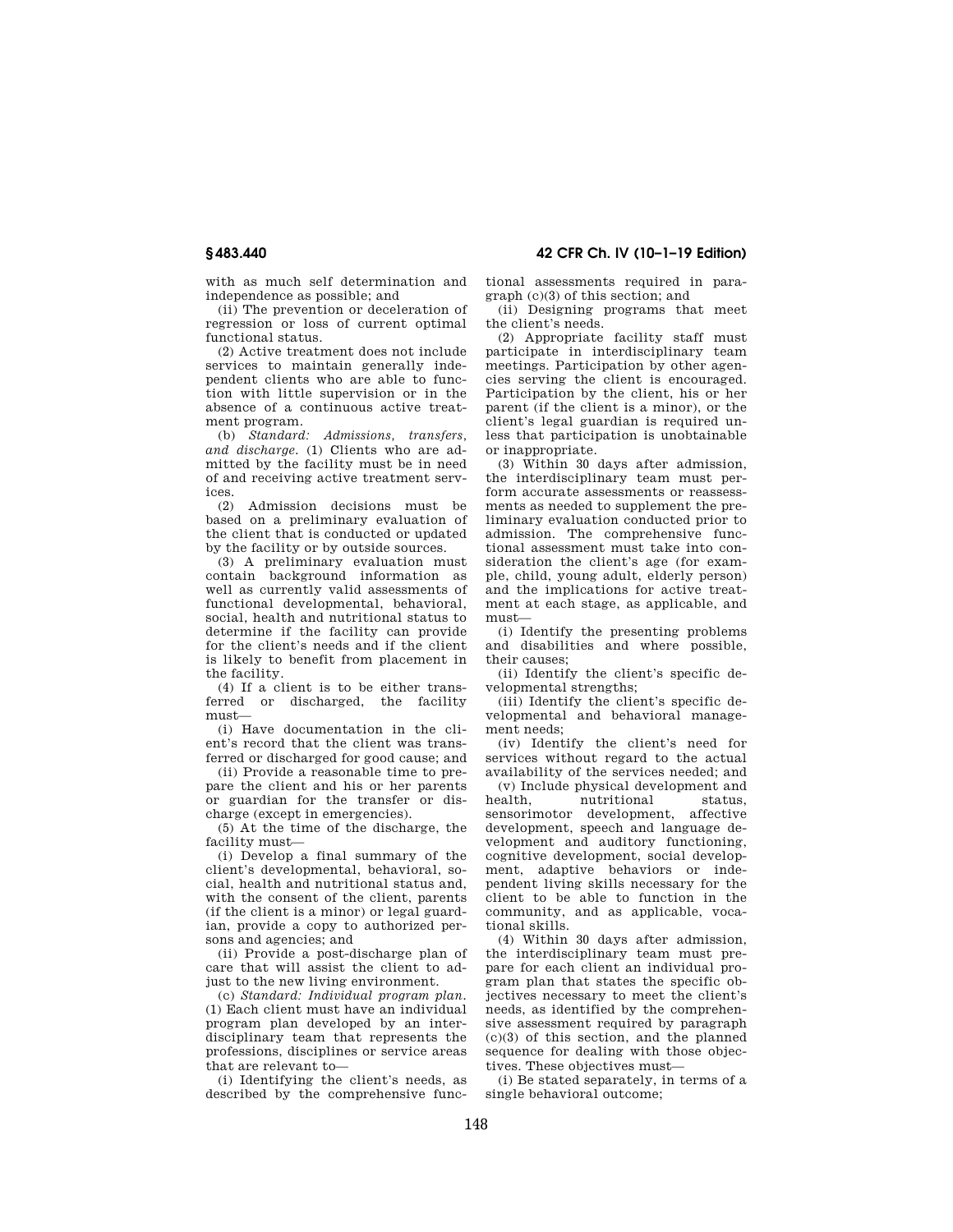# **Centers for Medicare & Medicaid Services, HHS § 483.440**

(ii) Be assigned projected completion dates;

(iii) Be expressed in behavioral terms that provide measurable indices of performance;

(iv) Be organized to reflect a developmental progression appropriate to the individual; and

(v) Be assigned priorities.

(5) Each written training program designed to implement the objectives in the individual program plan must specify:

(i) The methods to be used;

(ii) The schedule for use of the method;

(iii) The person responsible for the program;

(iv) The type of data and frequency of data collection necessary to be able to assess progress toward the desired objectives;

(v) The inappropriate client behavior(s), if applicable; and

(vi) Provision for the appropriate expression of behavior and the replacement of inappropriate behavior, if applicable, with behavior that is adaptive or appropriate.

(6) The individual program plan must also:

(i) Describe relevant interventions to support the individual toward independence.

(ii) Identify the location where program strategy information (which must be accessible to any person responsible for implementation) can be found.

(iii) Include, for those clients who lack them, training in personal skills essential for privacy and independence (including, but not limited to, toilet training, personal hygiene, dental hygiene, self-feeding, bathing, dressing, grooming, and communication of basic needs), until it has been demonstrated that the client is developmentally incapable of acquiring them.

(iv) Identify mechanical supports, if needed, to achieve proper body position, balance, or alignment. The plan must specify the reason for each support, the situations in which each is to be applied, and a schedule for the use of each support.

(v) Provide that clients who have multiple disabling conditions spend a major portion of each waking day out of bed and outside the bedroom area, moving about by various methods and devices whenever possible.

(vi) Include opportunities for client choice and self-management.

(7) A copy of each client's individual program plan must be made available to all relevant staff, including staff of other agencies who work with the client, and to the client, parents (if the client is a minor) or legal guardian.

(d) *Standard: Program implementation.*  (1) As soon as the interdisciplinary team has formulated a client's individual program plan, each client must receive a continuous active treatment program consisting of needed interventions and services in sufficient number and frequency to support the achievement of the objectives identified in the individual program plan.

(2) The facility must develop an active treatment schedule that outlines the current active treatment program and that is readily available for review by relevant staff.

(3) Except for those facets of the individual program plan that must be implemented only by licensed personnel, each client's individual program plan must be implemented by all staff who work with the client, including professional, paraprofessional and nonprofessional staff.

(e) *Standard: Program documentation.*  (1) Data relative to accomplishment of the criteria specified in client individual program plan objectives must be documented in measureable terms.

(2) The facility must document significant events that are related to the client's individual program plan and assessments and that contribute to an overall understanding of the client's ongoing level and quality of functioning.

(f) *Standard: Program monitoring and change.* (1) The individual program plan must be reviewed at least by the qualified intellectual disability professional and revised as necessary, including, but not limited to situations in which the client—

(i) Has successfully completed an objective or objectives identified in the individual program plan;

(ii) Is regressing or losing skills already gained;